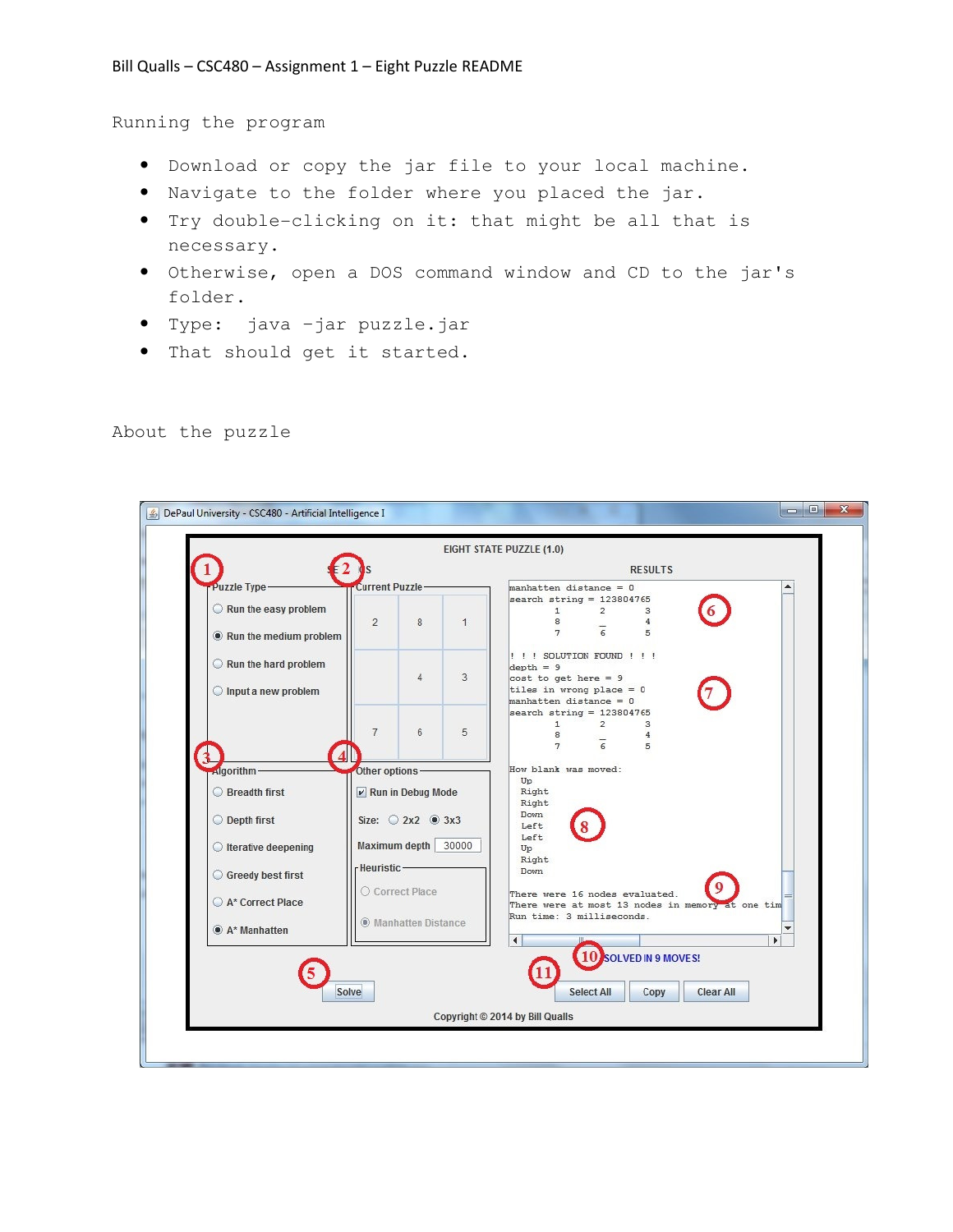- 1. Puzzle type Choose from any of three pre-programmed puzzles or enter your own.
- 2. Current puzzle Displays selected puzzle, and if you select "Input a new problem" it will be unprotected so that you may do so here.
- 3. Algorithm Select one of six search algorithms to be used in solving the puzzle.
- 4. Other settings
	- a. Run in Debug mode When checked it will display each evaluated Node in the Results box.
	- b. Size dynamically change from 3x3 puzzle to 2x2 puzzle and back. (I found 2x2 useful in testing the program logic, especially "no solution found".)
	- c. Maximum depth Maximum search depth. Keep this small if Run in Debug mode is selected.
	- d. Heuristic
		- i. Visible only when algorithm is Greedy Best First or one of the A\* algorithms.
		- ii. Editable only when algorithm is Greedy Best First.
- 5. Solve button Attempt to find the solution to the puzzle.
- 6. Results box
	- a. If Run in Debug mode, show every evaluated state
	- b. If not Run in Debug mode, show summary information only
- 7. Whenever a state is shown you will see
	- a. its depth
	- b. its cost to get here (currently same as depth)
	- c. the number of tiles in the wrong place
	- d. the Manhatten distance to the solution state
	- e. a search string which simplifies finding a particular state if the log is copied to an editor or word processor
	- f. an image of the state, with an underscore representing the blank spot
- 8. When a solution is found, the moves necessary to reach that solution will be shown. Note this is showing how the blank space was moved.
- 9. Some summary information appears at the bottom of each run.